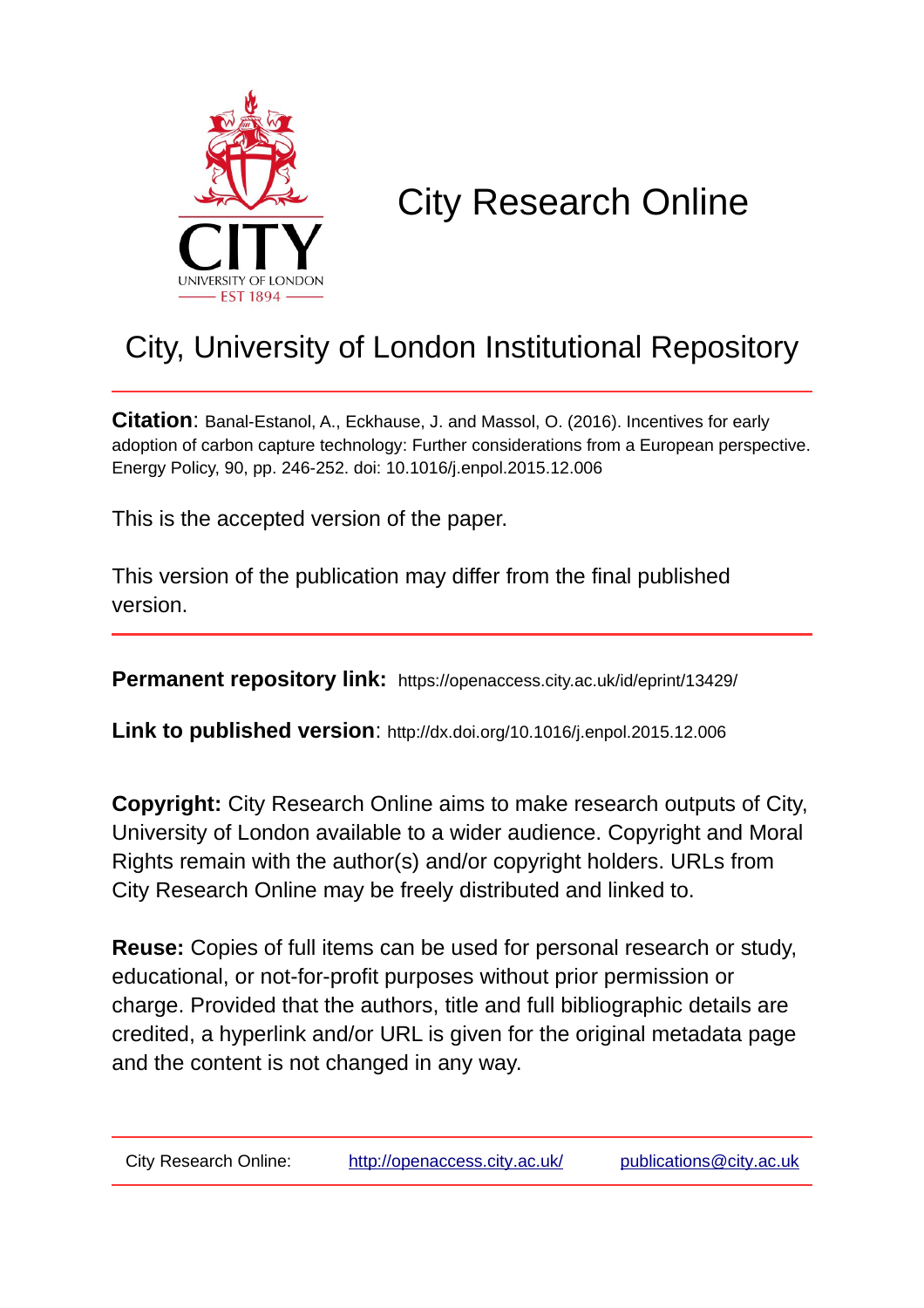# **Incentives for early adoption of carbon capture technology: further considerations from a European perspective**

**Albert BANAL-ESTAÑOL** *a,b* **Jeremy ECKHAUSE** *<sup>c</sup>* **Olivier MASSOL** *d,e,a \**

*October 27, 2015*

#### **Abstract**

*This note details two comments on a recent policy proposal in Comello and Reichelstein (2014) aimed at favoring the early adoption of Carbon Capture (CC) technology in the next generation of thermal-based power plants to be installed in the United States. First, we examine the implications of a worst-case scenario in which no new CC is adopted internationally beyond what is in place in 2014. Second, we show the potential under the original proposed subsidy for the emergence of a coordination game capable of hampering the desired early CC deployment. We propose and evaluate modified schedules of tax-credits sufficient to overcome these concerns. These additions strengthen the argument in the original article: namely, though higher incentive levels are necessary, our findings confirm that the cost of the proposed policy is not out of reach.*

Keywords: Tax incentives, Carbon Capture and Storage, Learning effects, Levelized cost.

\_\_\_\_\_\_\_\_\_\_\_\_\_\_\_\_\_\_\_\_\_\_\_\_\_\_\_\_\_\_\_\_\_\_

a Department of Economics, City University London, Northampton Square, London EC1V 0HB, UK.

b Department of Economics and Business, Universitat Pompeu Fabra, Ramon Trias Fargas 25–27, 08005 Barcelona, Spain.

c RAND Corporation, 1200 S Hayes St, Arlington, VA 22202, USA.

d IFP Énergies Nouvelles, 1-4 av. de Bois Préau, F-92852 Rueil-Malmaison, France.

e Center for Economics and Management, IFP School, 228-232 av. Napoléon Bonaparte, F-92852 Rueil-Malmaison, France.

<sup>\*</sup> Corresponding author. Tel.: +33 1 47 52 68 26; fax: +33 1 47 52 70 66. E-mail address: [olivier.massol@ifpen.fr](mailto:olivier.massol@ifpen.fr)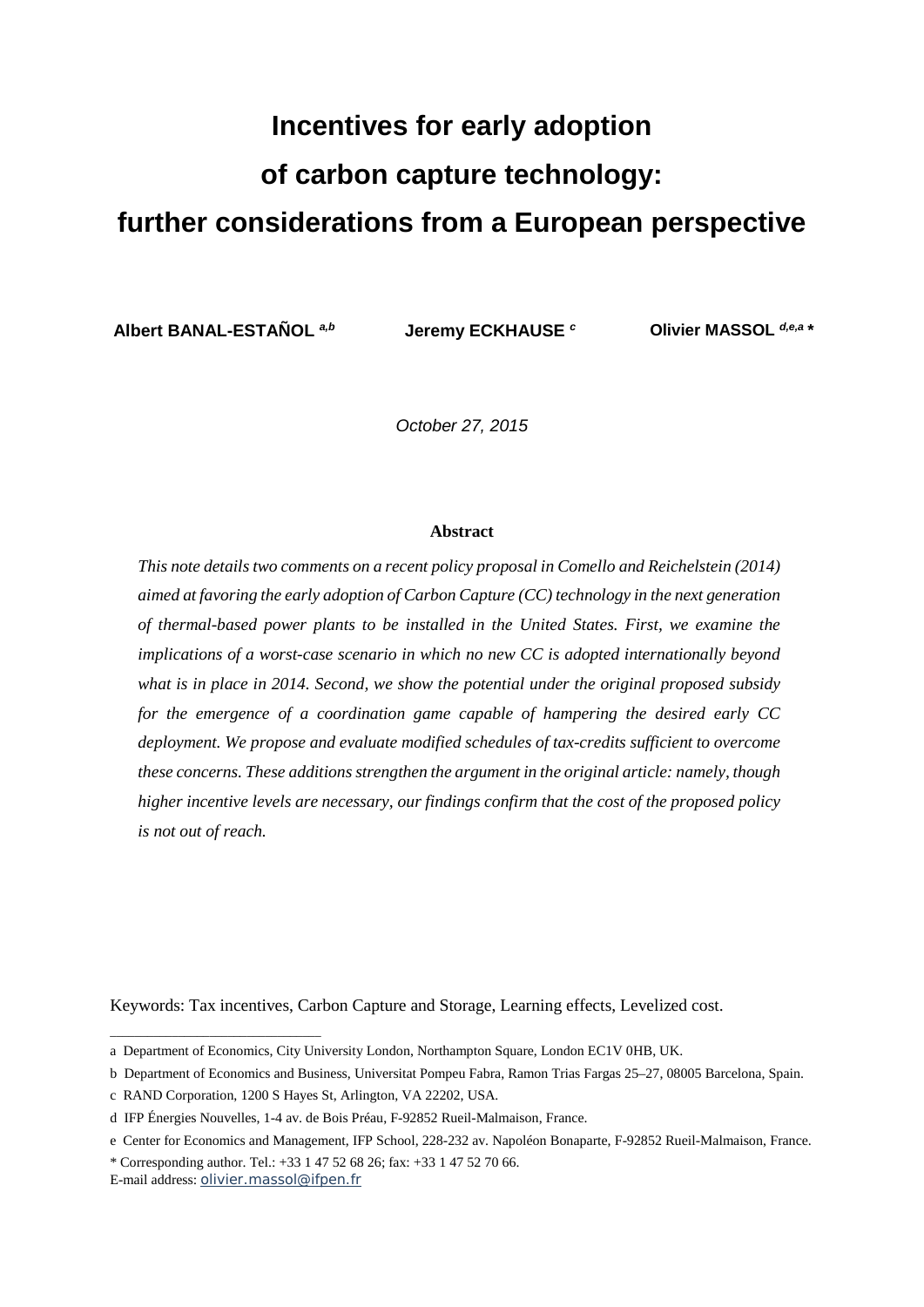# **Introduction**

The prohibitively high cost of Carbon Capture (CC) technology for first-of-a-kind plants is recurrently cited as a major barrier to its large-scale deployment. To overcome this problem, Comello and Reichelstein (2014) recently articulate an innovative policy proposal to enable substantial cost reductions by leveraging the sizeable deployment of thermal-based power generation projected in the U.S. during the period 2017-2027. The proposal combines two ingredients: a binding and inflexible emission standard; and the "*Accelerated Carbon Capture Deployment*" (ACCD) – a preannounced schedule of Investment Tax Credits (ITC) and Production Tax Credits (PTC) – aimed at providing an incentive for newly built power plants in the U.S. to adopt CC immediately.

This brief note extends the analysis by considering two issues. In a first section, we apply the framework detailed in the original article<sup>[1](#page-2-0)</sup> to generate a schedule of tax-credits that is robust to alternative scenarios for CC deployments outside the U.S. In a second section, we reflect on the possible emergence of a coordination game capable of hampering the desired early deployment of that technology and propose a modified schedule of tax-credits that is sufficient to overcome that problem.

## **1 – The role of early CC deployments outside the U.S.**

Using a list of proposed but still undecided projects (GCCSI, 2013), the authors assume the installation of nearly 3 GW of foreign CC capabilities between 2014 and 2020. However, in Europe, the funding of large CC projects has recently proven to be difficult causing delays and several project cancelations (Lupion and Herzog, 2013). As early foreign projects are posited to engender international spillovers, one may wonder whether these withdrawals could undermine the proposal's success.

To render the proposal robust to the vicissitudes impacting foreign projects, we consider a 'worst-case' scenario whereby foreign deployments are restricted to the unique Canadian 130MW power plant finalized in 2014. To compensate for the absence of foreign early investments, augmented ITC and PTC schedules are needed (cf., Figure 1) but our evaluations confirm that this robust version is almost as attractive as the initial version:[2](#page-2-1)

<span id="page-2-0"></span><sup>&</sup>lt;sup>1</sup> The two authors must be praised for having made their data and spreadsheet model readily available to readers.

<span id="page-2-1"></span><sup>&</sup>lt;sup>2</sup> For the sake of brevity, this note solely summarizes our main conclusions. Further details on the methods used to generate the results are provided in a Supporting Document to be disseminated as a companion file to this paper.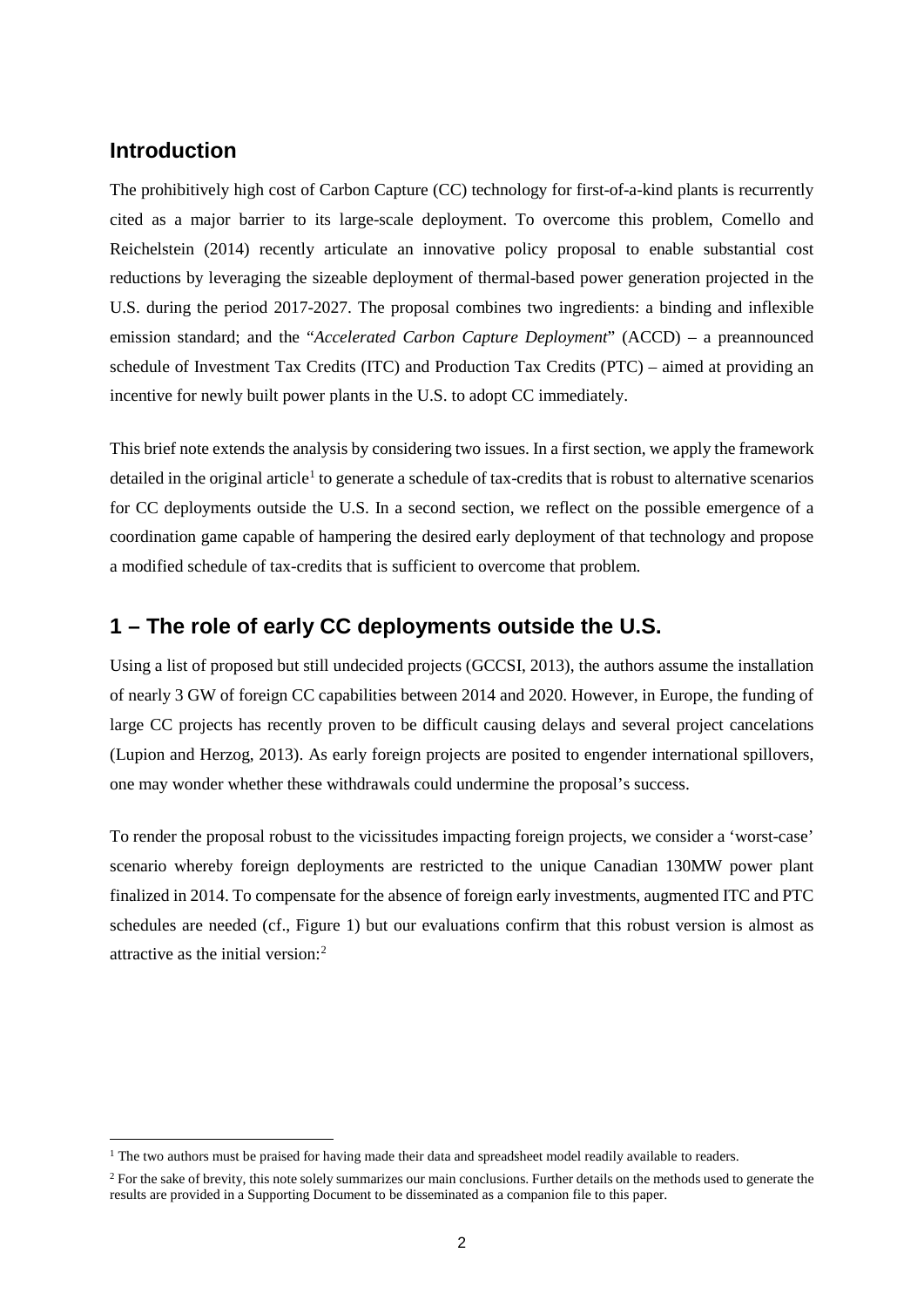- The Levelized Cost of Electricity (LCOE) obtained with a facility that becomes operational by the end of 2027 is approximately 7.9  $\phi$ /kWh if CC technology is consistently adopted by all the newly built U.S. thermal power plants.<sup>[3](#page-3-0)</sup>
- The magnitude of the tax-credit levels remain politically acceptable (cf., Figure 1).
- Overall, the cumulated (undiscounted) foregone tax revenue to the U.S. Treasury reaches about \$8.2 billion. [4](#page-3-1) This robust schedule of incentives thus represents a cost-effective solution for achieving a large scale deployment of this innovative technology.

## **Figure 1. The modified ACCD tax credits schedule under a robust scenario** *[ INSERT FIGURE 1 ABOUT HERE ]*

# **2 – Strategic interactions among CC adopters**

Recent European literature on CC and storage has highlighted the interactions that exist among CC adopters connected to a common infrastructure system (Mendelevitch, 2014; Massol, et al., 2015). In the present paper, infrastructure issues are neglected but the use of an experience curve *de facto* generates some interactions. It is instructive to examine these interactions further.

Our discussion is structured as follows. A first subsection introduces our notation. The second subsection reviews the evaluation of the schedule of tax-credits used in the original article. The third subsection focuses on CC adoption in a given year by several players and proves that the incentives offered that year may not be sufficient to rule out the possible occurrence of a coordination game with multiple equilibria. As uniqueness is not achieved, these players may select an equilibrium where some emitters rationally prefer to delay CC adoption. As that phenomenon may jeopardize the desired policy outcomes, the fourth subsection identifies an appropriately augmented minimum level of incentives that is sufficient to overcome that issue. The last subsection reports the numerical results obtained using the associated ITC and PTC schedules. For the sake of brevity, all formal proofs are provided in a Supporting Document.

<span id="page-3-0"></span><sup>&</sup>lt;sup>3</sup> This figure remains close to the 7.8 ¢/kWh obtained in the original article (Comello and Reichelstein, 2014 - Finding 3).

<span id="page-3-1"></span><sup>4</sup> This 25% increase over the base-case scenario reveals the positive externality provided by foreign early investments in firstof-a-kind CC plants.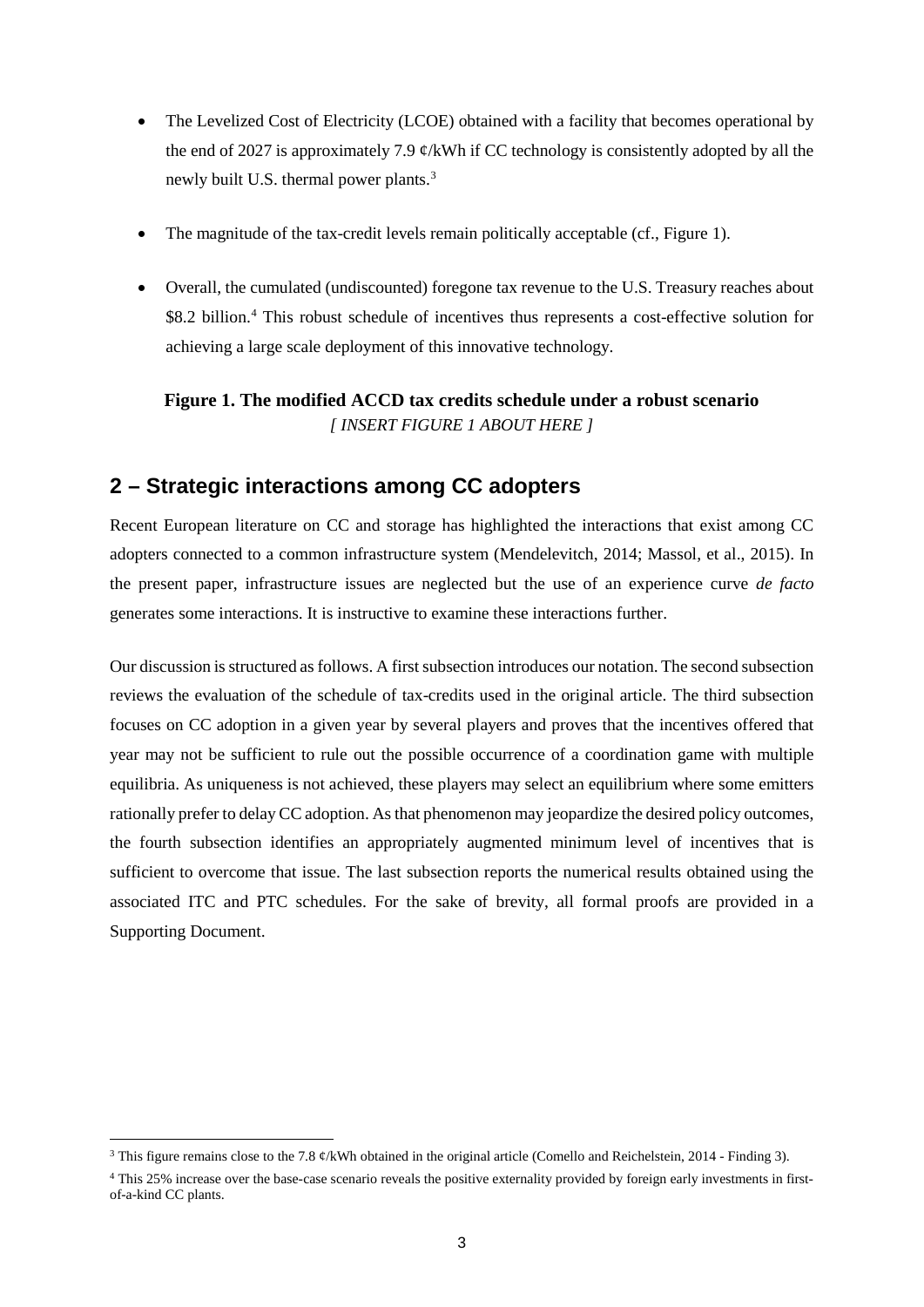#### *A – Notation*

 $\overline{a}$ 

We consider a given year t in  $\{2017,..., 2027\}$  and let:  $K<sub>t</sub>$  denote the total planned capacity of all the power plants to be started during that year; and  $CK$ , denote the cumulated CC capacity of all the plants installed during the preceding years  $\tau$  with  $\tau < t$ .<sup>[5](#page-4-0)</sup>

For an investor that considers installing a power plant during that year, we let:  $c_t^R$  denote the LCOE obtained in case of a 'last-minute retrofit' by the end of 2027,<sup>[6](#page-4-1)</sup> and  $c_i^N(x)$  be the continuous and strictly decreasing function that gives the LCOE if that plants adopts CC immediately given  $x$ , the cumulated CC in operation at that date.<sup>[7](#page-4-2)</sup> The condition  $c_t^R < c_t^N(x)$  is assumed to hold for any x with 2017  $\frac{1}{\tau}$   $\frac{1}{\tau}$  = 2017  $x \leq CK_{2017} + \sum_{\tau=2017}^{t} K_{\tau}$  indicating that, absent any subsidy, it is less costly to delay the adoption of CC capabilities.

In year *t* , we do not model the tax-credits but simply assume that their effect is to lower the LCOE measured on a power plant that early adopts CC capabilities. We let  $S_t$  be the levelized subsidy and  $\tilde{c}_t^N(x) := c_t^N(x) - S_t$  denote the subsidized LCOE function.

#### *B – The subsidy scheme in Comello and Reichelstein (2014)*

Recall that the ACCD tax-credits are set so that, for a facility to be installed in a given year, it becomes advantageous to adopt CC capabilities immediately compared to retrofitting that plant by the end of 2027. The evaluation of the schedule of tax-credits presented in the original paper is detailed in an associated spreadsheet model: the "NGCC + CC Calculator" (Comello and Reichelstein, 2014). In this model, CC adoption at the maximum level is assumed in each year before *t* . The tax-credits are calibrated so that  $S_t$ , the levelized subsidy implemented in year t, verifies  $S_t \geq S_t$ , where  $S_t$  is the threshold level:<sup>8</sup>

<span id="page-4-0"></span><sup>&</sup>lt;sup>5</sup> By construction,  $CK_t$  is thus equal to  $CK_t = CK_{2017} + \sum_{\tau=1}^{t-1}$  $2017 \frac{1}{\epsilon} \sum_{\tau=2017}$  $CK_t = CK_{2017} + \sum_{\tau=2017}^{t-1} K_{\tau}$  if CC technology was systematically deployed at its maximum potential during each of the preceding years.

<span id="page-4-1"></span><sup>&</sup>lt;sup>6</sup> As all power plants installed between 2017 and 2027 are forced to adopt CC by the end of that year, this LCOE figure is systematically evaluated assuming that  $CK_{2017} + \sum_{i=20}^{2027}$  $CK_{2017} + \sum_{\tau=2017}^{2027} K_{\tau}$  is the cumulated CC capacity in operation at that time.

<span id="page-4-2"></span><sup>&</sup>lt;sup>7</sup> In the original paper, the effects of learning are allowed to commence only after 3GW of cumulative CC capacity has been deployed. Thus,  $c_t^N(x)$  is a constant if  $x < 3$  GW and is a continuous and strictly decreasing function if  $x \ge 3$  GW. The discussion hereafter therefore concentrates on this second case.

<span id="page-4-3"></span><sup>8</sup> This definition of the threshold level has been derived from a meticulous examination of the original "NGCC + CC Calculator". A document summarizing this analysis and explaining how this threshold can be traced back in the original spreadsheet model can be obtained from the authors upon request.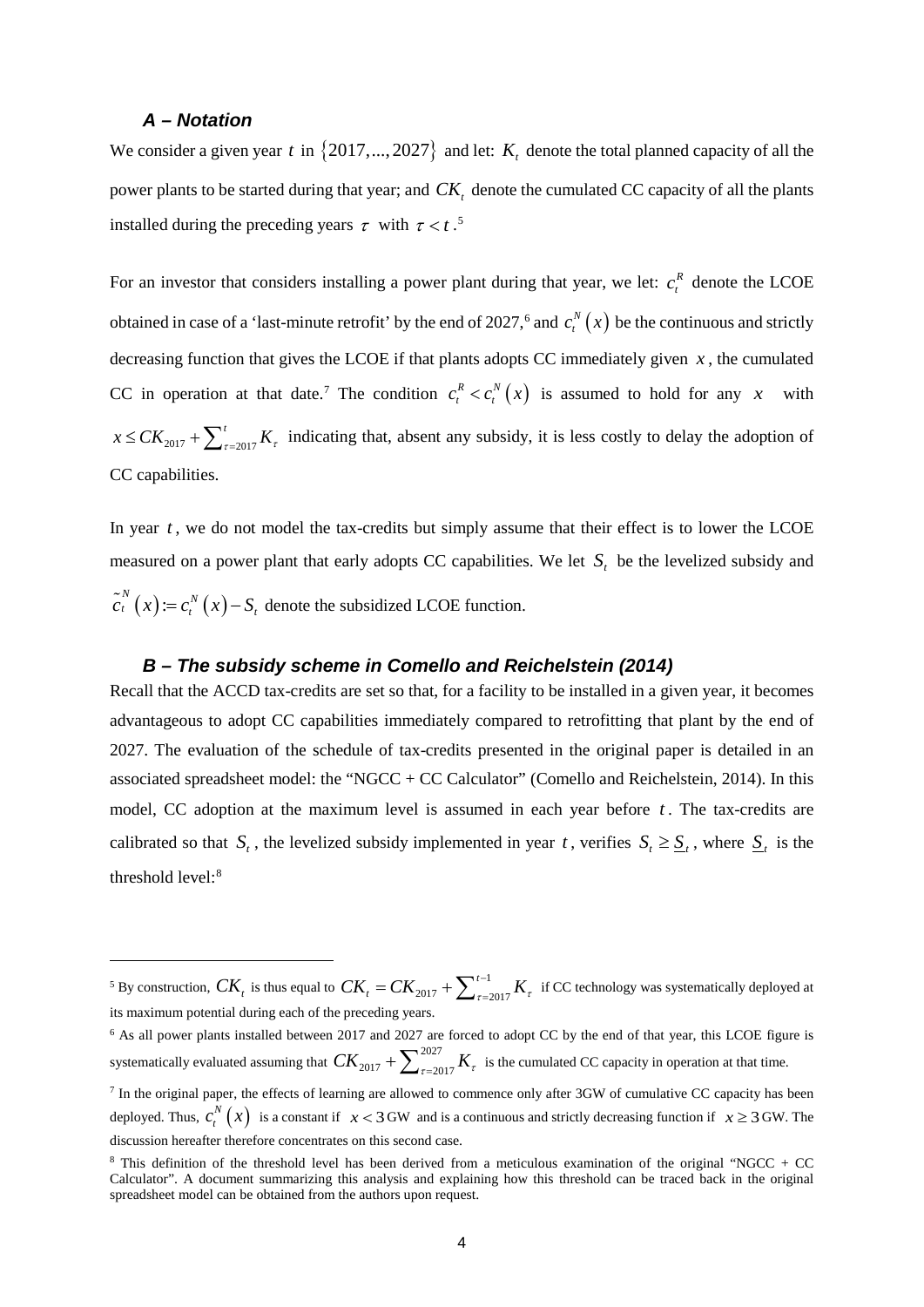$$
\underline{S}_{t} := c_{t}^{N} \left( C K_{t} + K_{t} \right) - c_{t}^{R}, \text{ obtained with } CK_{t} := CK_{2017} + \sum_{\tau=2017}^{t-1} K_{\tau}. \tag{1}
$$

This threshold is evaluated assuming that all the plants installed during the preceding years have early adopted CC capabilities.

The authors underline that, by construction, the tax-credits prevent possible 'deviation' from an 'equilibrium path' of early CC adoption. Indeed, one can model CC adoption as a sequence of 11 irrevocable decisions whereby, in each year, a single decision-maker: (i) controls the capacity  $K_t$ , (ii) faces a binary choice with respect to the early adoption of CC capability, and (iii) is posited to have full information on the learning curve so that he knows how his own decision modifies the LCOE incurred in case of early adoption. Within this framework, the proposed schedule of tax-credits in the original article is such that adoption is decided in each year and thus provide the desired policy outcome.

#### *C – Is that proposed subsidy sufficient?*

However, the capacity forecasts and the standard plant size used by the authors together suggest that several power stations will be installed in some years (particularly during the period 2023 – 2027). As these plants are likely to be owned by independent companies, one may wonder whether, in each year *t*, the threshold level  $S_t$  is sufficient to induce the joint early adoption of CC capability by all players.

To address this issue, one has to examine the strategic interactions among these investors. We focus on a given year *t* and assume that early CC adoption has systematically been achieved during the preceding years so that  $CK_1 = CK_{2017} + \sum_{i=1}^{t-1}$ 2017  $\frac{1}{\epsilon}$   $\frac{1}{\epsilon}$  = 2017  $CK_t = CK_{2017} + \sum_{\tau=2017}^{t-1} K_{\tau}$ . We consider the situation whereby  $K_t$  the projected capacity addition in year *t* is shared among  $n > 1$  independent players. Each player *i* controls a fraction  $\alpha_i$  of that capacity with  $0 < \alpha_i < 1$  and  $\sum_{i=1}^n \alpha_i = 1$ .

Each player has to take an irrevocable decision regarding the immediate installation of CC capabilities. The decision has a binary nature and we let  $\delta_i \in \{0,1\}$  denote the decision of player *i*, where  $\delta_i = 1$ (respectively 0) indicates the early (respectively delayed) adoption of CC capabilities. The objective of each player is to minimize its LCOE.

As in the original "NGCC + CC Calculator", we assume that each player knows how the LCOE incurred in case of early adoption is modified by the capacity decided at that time. Thus, under these assumptions, the LCOE incurred by a player  $i$  is as follows:

• If 'delayed adoption' is chosen by that player (i.e.,  $\delta_i = 0$ ), he incurs  $c_i^R$ .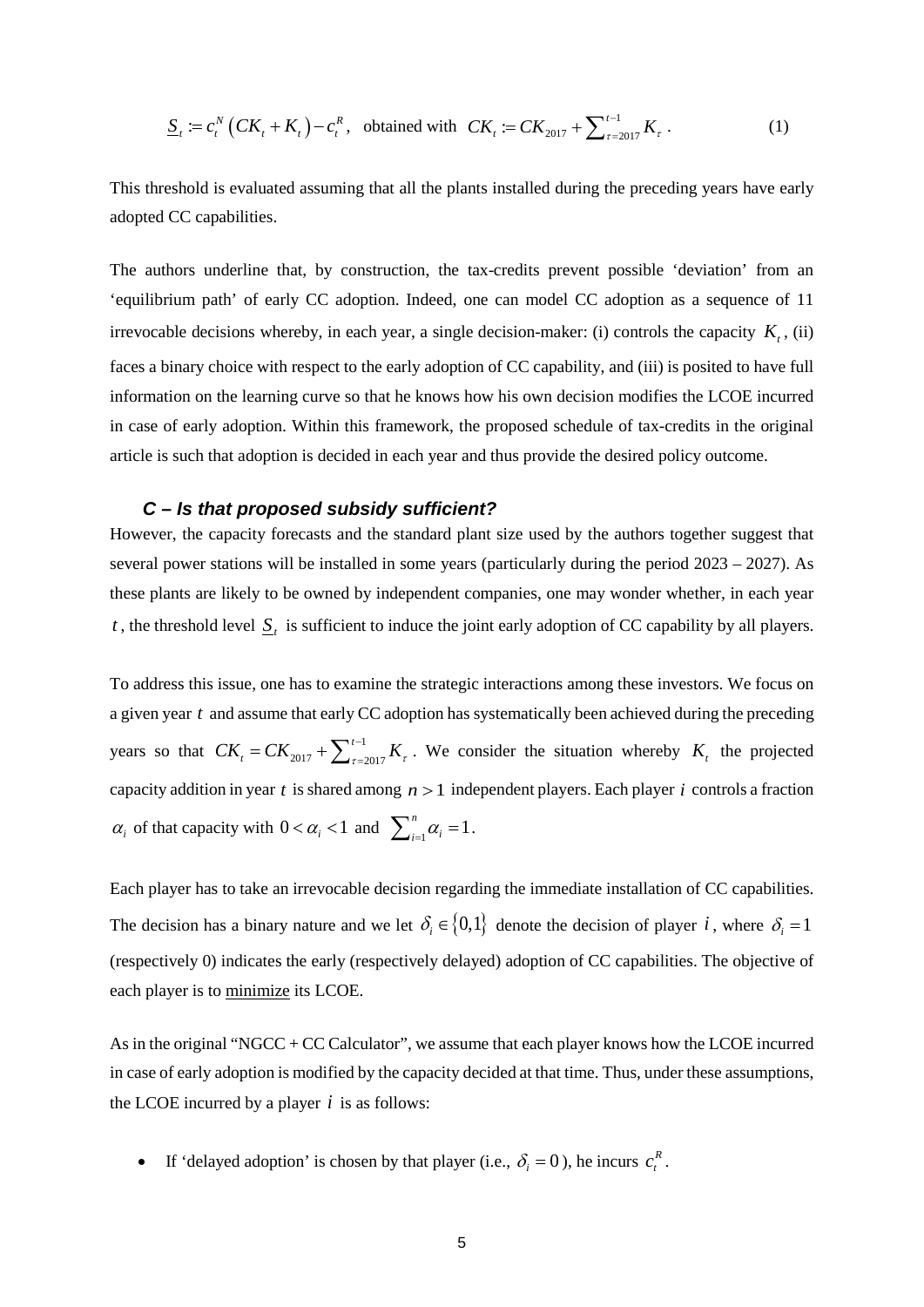If that player decides to early adopt CC capabilities (i.e.,  $\delta_i = 1$ ), he incurs the subsidized LCOE 1  $N \left( \begin{array}{ccc} 0 & x \\ y & y \end{array} \right)$  $\tilde{c}_t^N\left(CK_t + \alpha_i K_t + \sum_{j=1}^n \delta_j \alpha_j K_t\right)$  which is a function of the other players' decisions in year *t* .

We now present a series of findings derived from the analytical developments detailed in a Supporting Document to this paper. To begin, we assume that the levelized subsidy  $S_t$  is chosen so as to verify  $S_t \geq S_t$ , where  $S_t$  is the threshold level considered in the original "NGCC + CC Calculator".

**Finding 1** – Any levelized subsidy  $S_t$  with  $S_t \geq \underline{S}_t$ , where  $\underline{S}_t$  is defined in (1), is sufficient to make the strategy vector stating 'early CC adoption' for every player a pure strategy Nash Equilibrium (NE).

This finding conveys an important result as it shows that the condition  $S_t \geq S_t$ , where  $S_t$  is defined as above, is sufficient to make "generalized early adoption" a NE. Sadly, the proposition below indicates that such a subsidy is not sufficient to obtain the uniqueness of that NE.

**Finding 2** – The condition  $S_t \geq \underline{S}_t$  where  $\underline{S}_t$  is defined in (1), is not sufficient to make the strategy vector stating 'early CC adoption' for every player the unique NE.

Together, these two findings suggest that implementing a levelized subsidy that solely verifies  $S_t \geq S_t$ could lead to a coordination game with possibly several NEs.

Moreover, the selection of a NE other than the one that provides early CC adoption at level  $K_t$  in year *t* is a source of concern from both a static and a dynamic perspective. From a static perspective, such an equilibrium *de facto* provides a lower-than-expected level of early CC adoption that year. From a dynamic perspective, the following finding indicates that it may also have adverse consequences on the decisions to be taken in subsequent years because the proposed levelized subsidy proposed in year *t* +1 may no longer be large enough to achieve generalized early CC adoption in that year.

**Finding 3 – Possible existence of a "snowball" effect:** If delayed adoption were to be decided by some players in year *t*, a levelized subsidy  $S_{t+1}$  that verifies the condition  $S_{t+1} \geq S_{t+1}$ , where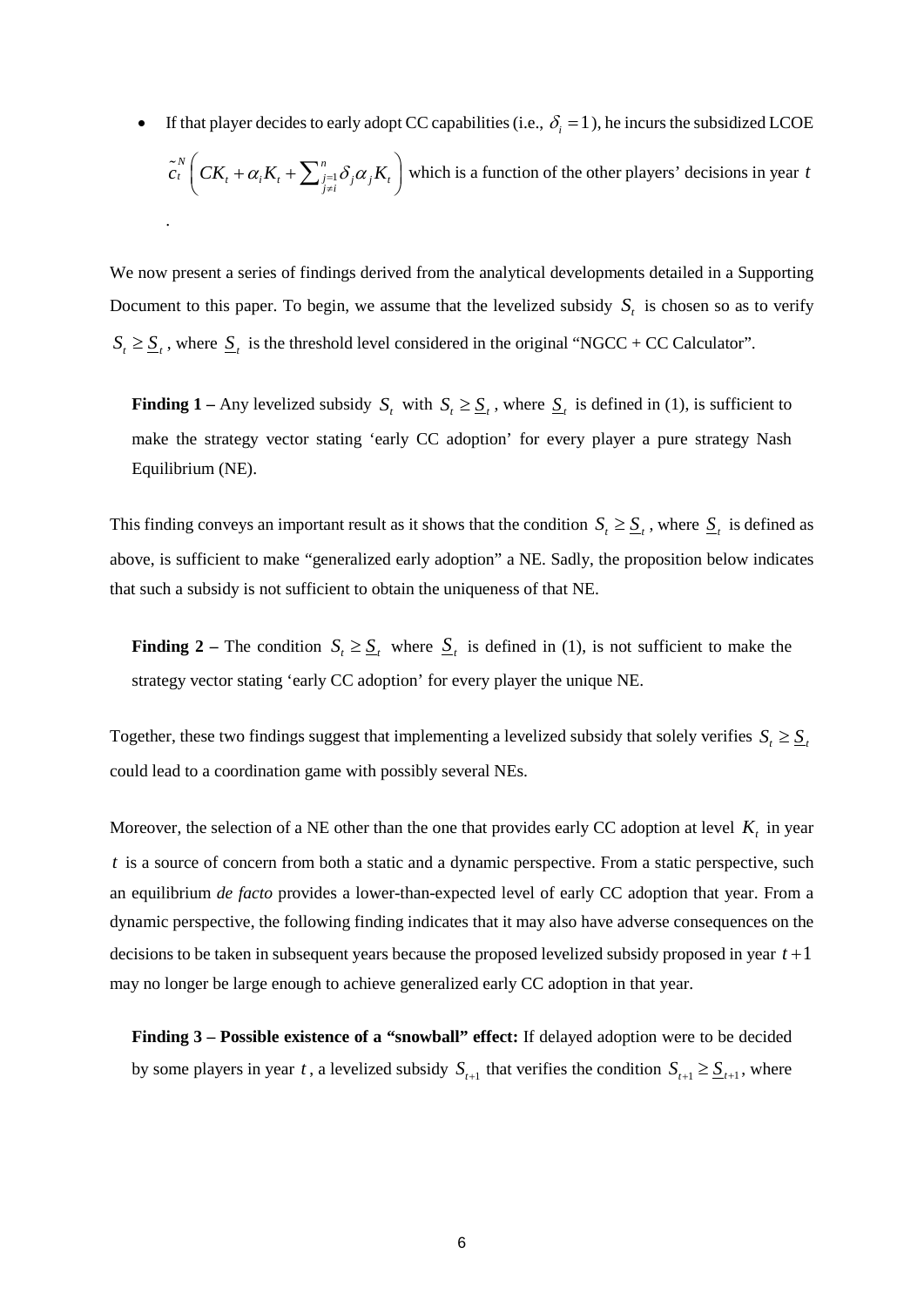$\underline{S}_{t+1}$  is the threshold value defined in (1) for year  $t+1$ , <sup>[9](#page-7-0)</sup> is not sufficient to make the strategy vector stating 'early CC adoption' for every player in year  $t+1$  a pure strategy NE.

#### *D – A remedy*

Because of this possible snowball effect, one may desire that the schedule of levelized subsidies rules out any possibility for the investors in any given year *t* to pick up a NE that does not lead to generalized early CC adoption.

**Proposition** – In each year *t*, any tax-credits yielding a levelized subsidy  $S_t$  that verifies  $S_t \geq \overline{S}_t$ , with  $\overline{S}_t := c_t^N (CK_t) - c_t^R$  and  $CK_t := CK_{2017} + \sum_{\tau=t}^{t-1}$  $CK_t := CK_{2017} + \sum_{\tau=2017}^{t-1} K_{\tau}$ , is sufficient to make the strategy vector stating 'early CC adoption' for every player the unique NE.

As  $\overline{S}_t > \underline{S}_t$ , the condition  $S_t \ge \overline{S}_t$  is more restrictive than the one considered in the original article. Nevertheless, one should note that this proposition holds for any number of players and any repartition of the capacity among them, which makes it preferable to opt for that larger threshold level.<sup>[10](#page-7-1)</sup>

#### *E – Application*

This subsection reports the results obtained using this larger threshold under two capacity deployment scenarios: the original one (cf., Figure 2) and the robust one discussed in Section 1 (cf., Figure 3).<sup>[11](#page-7-2)</sup>

Our evaluations indicate that the magnitude of the ITC levels remains similar; however, augmented PTC are needed. Under the original scenario, strictly larger expenditures for the U.S. Treasury are needed in each year which confirms that the incentives in the original article are not sufficient to obtain the desired unique equilibrium (cf., Figure 2.C). In case of a robust deployment scenario, substantially increased PTC rates are needed to guarantee the uniqueness of the NE (cf. Figure 3.B.).

#### **Figure 2. The tax credit schedule needed to obtain a unique NE (original deployment scenario)** *[ INSERT FIGURE 2 ABOUT HERE ]*

<span id="page-7-0"></span> $\overline{a}$ <sup>9</sup> That is  $S_{t+1} := c_{t+1}^N (CK_{t+1} + K_{t+1}) - c_{t+1}^R$  which is evaluated assuming that generalized early CC adoption has been attained during all the preceding years, i.e.,  $\,_{t+1} := CK_{2017} + \sum_{\tau=2017}^t K_\tau \,$  . <sup>10</sup> In contrast, the demonstration in a Supporting Document to this paper formally proves that, in case of a levelized subsidy  $S_t$  that verifies  $S_t \leq S_t \leq S_t$ , there exists at least one industrial configuration (i.e., a number of players and a distribution of the capacity  $K_t$  among them) such that the NE stating 'early CC adoption for every player in year  $t$  ' is not unique.  $<sup>11</sup>$  For the sake of brevity, this note solely summarizes our main conclusions. Further details on the methods used to generate</sup>

<span id="page-7-2"></span><span id="page-7-1"></span>the results are provided in a Supporting Document to be disseminated as a companion file to this paper.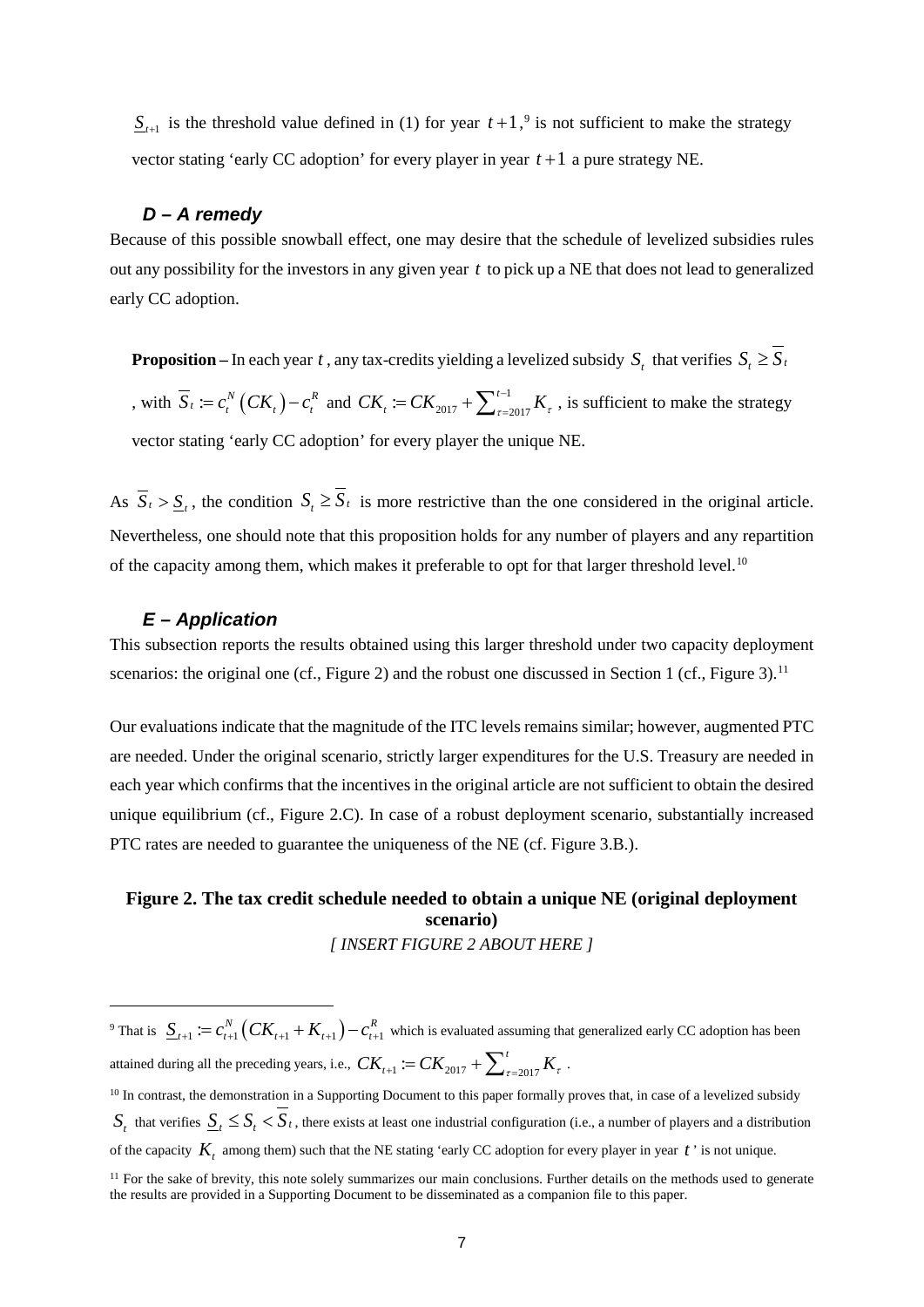## **Figure 3. The tax credit schedule needed to obtain a unique NE (robust deployment scenario)** *[ INSERT FIGURE 3 ABOUT HERE ]*

Table 1 summarizes the cumulative (undiscounted) foregone tax revenue to the U.S. Treasury under the four policy options obtained by combining the two capacity deployments scenarios with the two thresholds. *Ceteris paribus*, the cost increase generated by solely one of two effects discussed in this paper (i.e., a robust capacity deployment scenario with the original methodology, or our revised methodology with the original scenario) remains modest. In contrast, the joint presence of these two effects generate a substantial increase in the cost of that policy: about \$14.1 billion. This is a 113% increase over the \$6.6 billion figure obtained in the original article. Nevertheless, we believe that this cost figure remains tolerable for such an ambitious policy that would now be rendered robust to both foreign adverse events and domestic gaming issues.

#### **Table 1. The cumulative foregone tax revenue to the U.S. Treasury under the four various situations (\$ billion)** *[ INSERT TABLE 1 ABOUT HERE ]*

## **Conclusions**

This note discusses the feasibility of the policy proposal in Comello and Reichelstein (2014). Two lines of arguments have been considered. First, we have examined the effects of early CC deployments outside the U.S. Second, we have determined that the initially proposed ACCD schedule can be insufficient to engender the desired generalized early adoption of CC capabilities because of the possible co-existence of multiple Nash equilibria. In both cases, a modified version of the policy has been proposed using the detailed cost structure developed in Comello and Reichelstein (2014). Though higher incentive levels have been obtained, our findings confirm that the cost of the proposed ACCD policy to the U.S. Treasury is not out of reach. This modified policy thus represents an interesting instrument to break the 'vicious circle' that currently hampers the deployment of CC technologies.

# **Acknowledgements**

We wish to express our gratitude to two anonymous referees for their helpful suggestions, which led to substantial improvements. In addition, we thank Christian von Hirschhausen, Franziska Holz, Roman Mendelevitch and seminar participants at DIW Berlin and TU Berlin for useful discussions. The views expressed here and any remaining errors are our sole responsibility.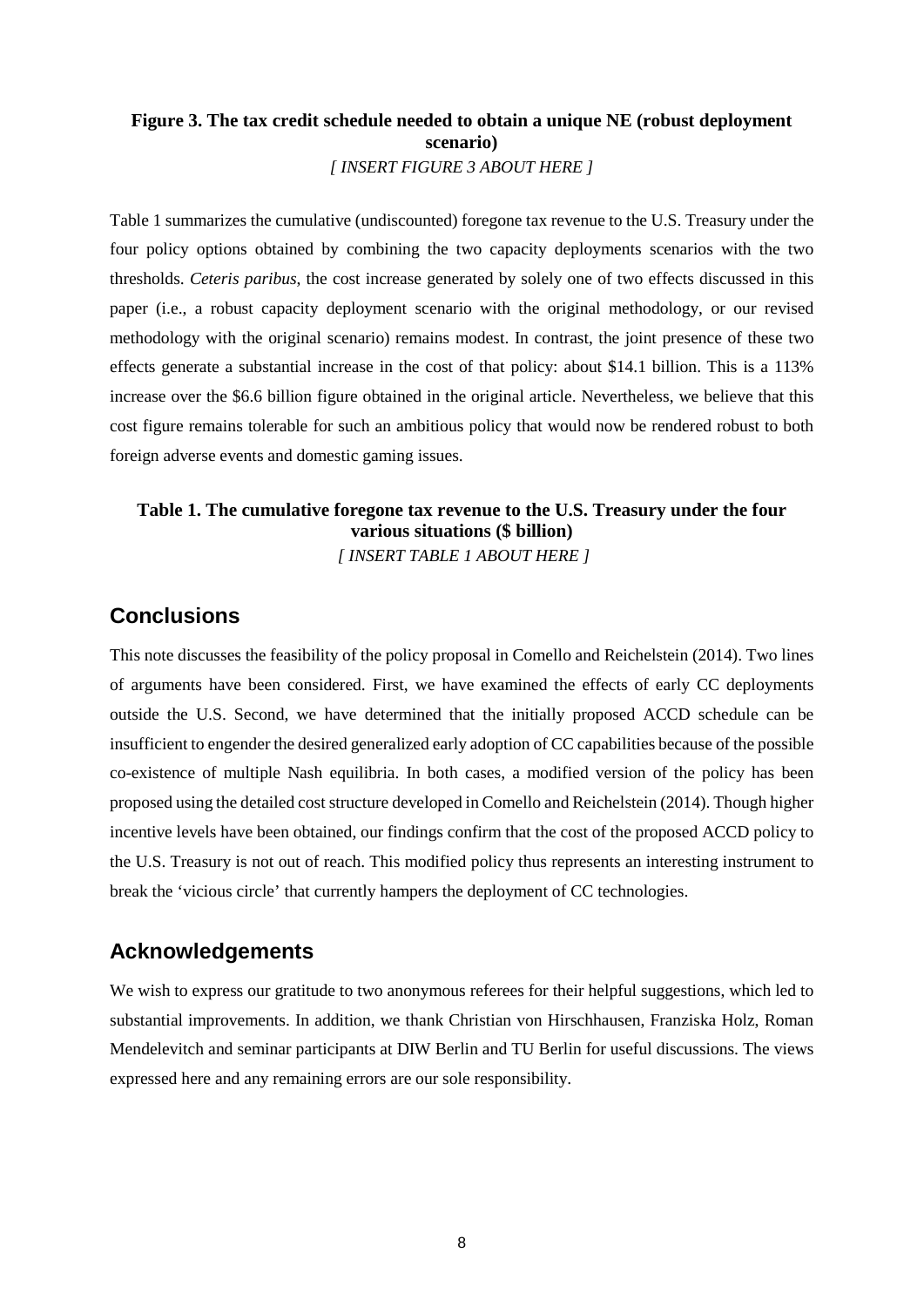# **References**

Comello, S., Reichelstein, S., (2014). Incentives for early adoption of carbon capture technology. *Energy Policy*, 74, 579–588.

GCCSI, (2013). Global CCS Institute Status of CCS Project Database.URL: [http://www.globalccsinstitute.com/data/status-ccs-project-database.](http://www.globalccsinstitute.com/data/status-ccs-project-database)

Lupion, M., Herzog, H.J, (2013). NER300: Lessons learnt in attempting to secure CCS projects in Europe, *International Journal of Greenhouse Gas Control*, 19, 19–25.

Massol, O., Tchung-Ming, S., Banal-Estañol, A., (2015). Joining the CCS Club! The economics of CO<sub>2</sub> pipeline projects. *European Journal of Operational Research*, 247(1), 259–275.

Mendelevitch, R., (2014). The role of CO2-EOR for the development of a CCTS infrastructure in the North Sea Region: A techno-economic model and applications. *International Journal of Greenhouse Gas Control*, 20, 132–159.

# **APPENDIX**

Cf. the companion document.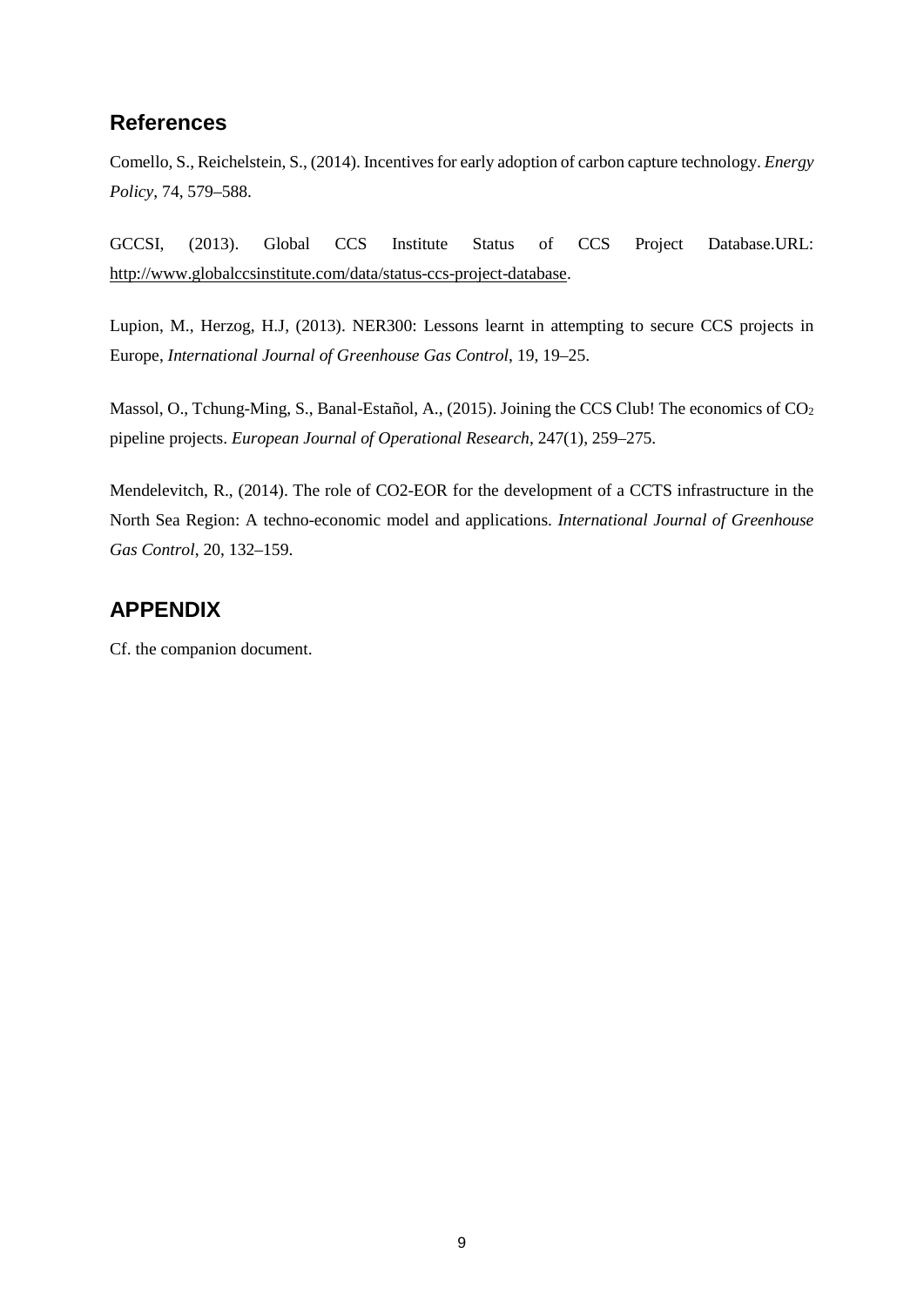

**Figure 1. The modified ACCD tax credits schedule under a robust scenario**



needed in case of a robust deployment scenario. The methodology retained to evaluate these values is the one retained in the original article.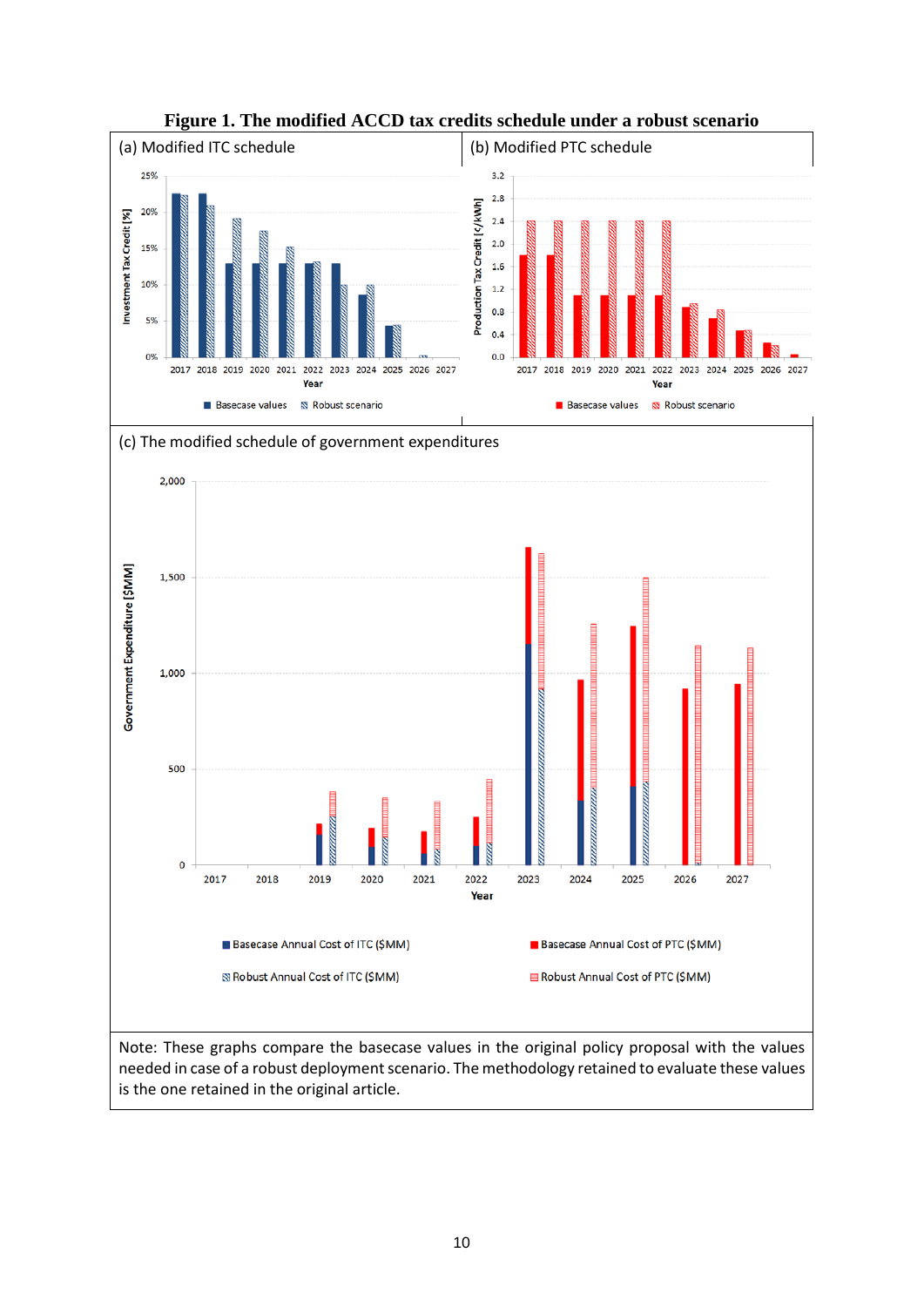

**Figure 2. The tax credit schedule needed to obtain a unique NE (original deployment scenario)**

needed to obtain a unique NE under the high CC capacity deployment scenario (i.e., the construction of nearly 3 GW of foreign CC capabilities between 2014 and 2020).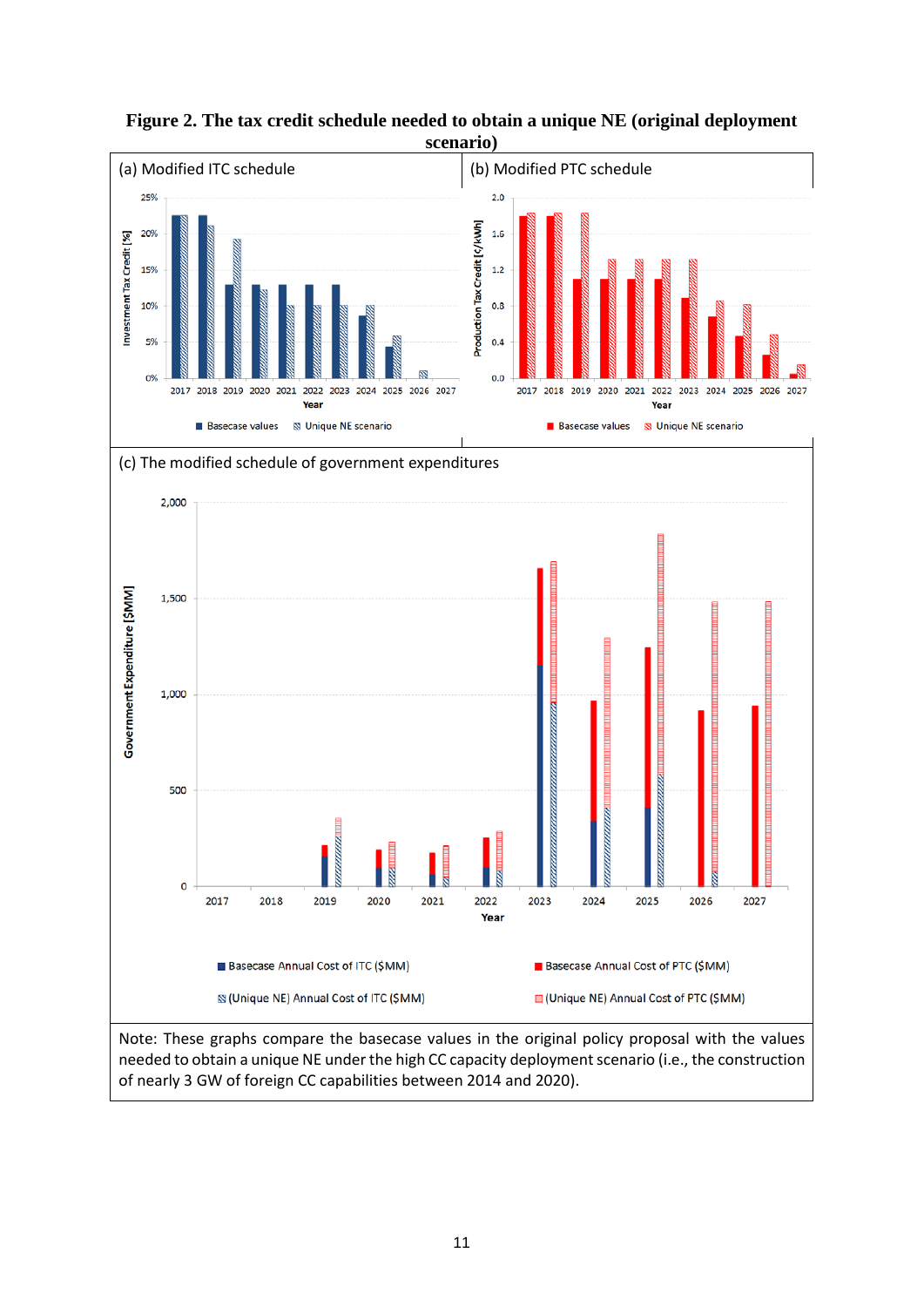

**Figure 3. The tax credit schedule needed to obtain a unique NE (robust deployment scenario)**

Note: These graphs compare the basecase values in the original policy proposal with the values needed to obtain a unique NE under the robust CC capacity deployment scenario discussed in Section 1.